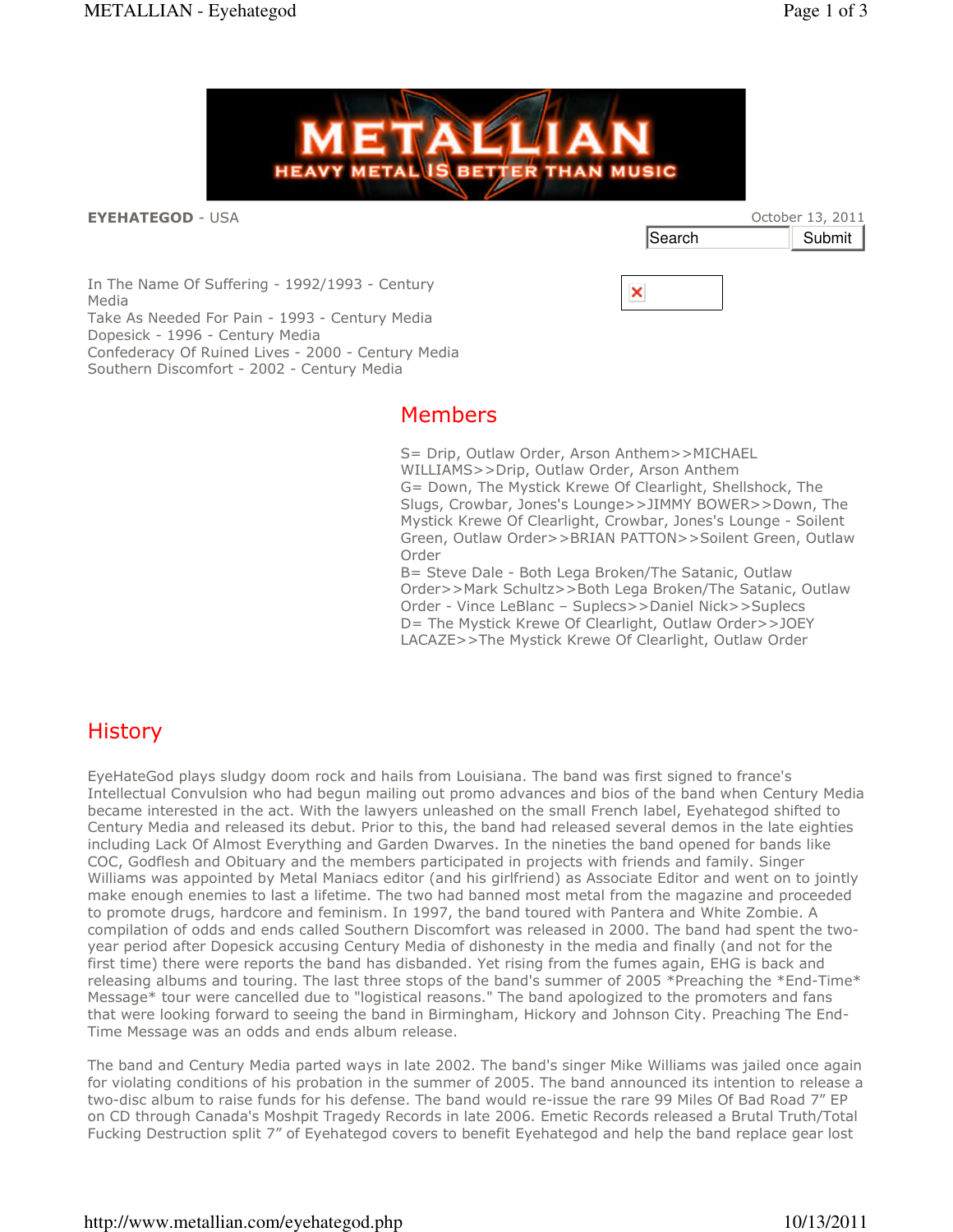in hurricane Katrina.

Outlaw Order signed with Season Of Mist in 2008. Confederacy Of Ruined Lives Eyehategod 's fourth studio album from 2000 was re-released by the vinyl-only imprint I'm Better Than Everyone Records in 2009. This release was available on Tuesday, October 22nd and would be available in two versions. The main edition was hand numbered and limited to 400 on thick black vinyl. There was also a limited edition of 100 hand numbered copies on white vinyl with tan and black splatter. Mike Williams was the author of Cancer As A Social Activity: Affirmations Of World's End in 2009 and issued a single 7" through Chrome Peeler Records. He was called MIKE IX now. Eyehategod played a special one-off show on May 7th at Emo's in Austin, Texas where they played the band's first two full-length albums, namely In The Name Of Suffering and Take As Needed For Pain, from start to finish. The band was touring the USA with Nachtmystium. Eyehategod would head out on another American itrek in December of 2010 "in support of absolutely nothing..." The band would be supported by Phobia. Eyehategod would release a live DVD on March 22nd, 2011 through MVD. Simply titled Live, the 88-minute production featuresd footage from 2009 (Baltimore, MD) and 2010 (Cleveland, OH), with bonus clips from the last show of the band's 2010 European tour.

### Reviews

#### EYEHATEGOD - SOUTHERN DISCOMFORT - CENTURY MEDIA

If I were asked to cite an example of a band that I could say with certainty I despise, the first name (or maybe second after Pantera) that would come to mind would be Eyehategod. Everything is wrong with these no-talents. Firstly their name is the most retarded non-play on words ever. Then there is the memory that recalls how the band signed a contract with Intellectual Convulsion (Acrostichon, Disgrace, etc) at the beginning of their career only to get the scum lawyers involved and break contract - before giving the label anything - as soon as Century Media arrives. Can you say capitalist scum? And then the same mob pretends to be so down-to-earth, green, etc. Read: the band is one big junkie collective. Something which is very apparent from their loose collection of Melvins rip off riffs - an absolute non-event. Of course karma being the mother of all destinies, the band allegedly gets ripped off by Century Media and spends two years bad mouthing the same label. Yes folks, life is sweet. The only good news was report of the band's long-awaited demise last year. Something which apparently has sadly since been nixed. Whatever the case, this compilation of drug-induced rubbish doesn't even qualify as a coaster in Metallian Towers. Absolutely unessential.

#### EYEHATEGOD - LIVE (DVD) - MVD VISUAL 50/100

A sludgefest to be sure, Live features a raw visual of Eyehategod. The underground feel fits the band and the style well but this is sometimes of questionable quality and one that doesn't necessarily translate well to a DVD. An interested viewer or fan is perhaps best served watching the band live to better experience the raw heaviness that is Eyehategod. This DVD even goes as far as tout its 'multi-camera' feature. In 2011 such a statement is somewhat too silly to use especially if the intention is to present it as a positive feature of a DVD(?). Of course this may enhance or emphasis a band's underground credentials but Eyehategod, for all it is, is a band that released an album on Century Media almost two decades ago now.

Live features 25 songs recorded at three shows in 2009 and 2010. The shows in question occurred in Cleveland, Baltimore and Vienna, Austria in front of small but enthusiastic crowds. Three bonus promo videos for Sister Fucker, Anxiety Hangover and Age Of Bootcamp add shock value and compliment live performances of oldies like \$30 Bag, Shoplift, Depress and Shinobi and less oldies like Blood Money and Jack Ass In The Will Of God. – Anna Tergel

# Interviews

Corrections, Additions, or Suggestions  $\boxtimes$